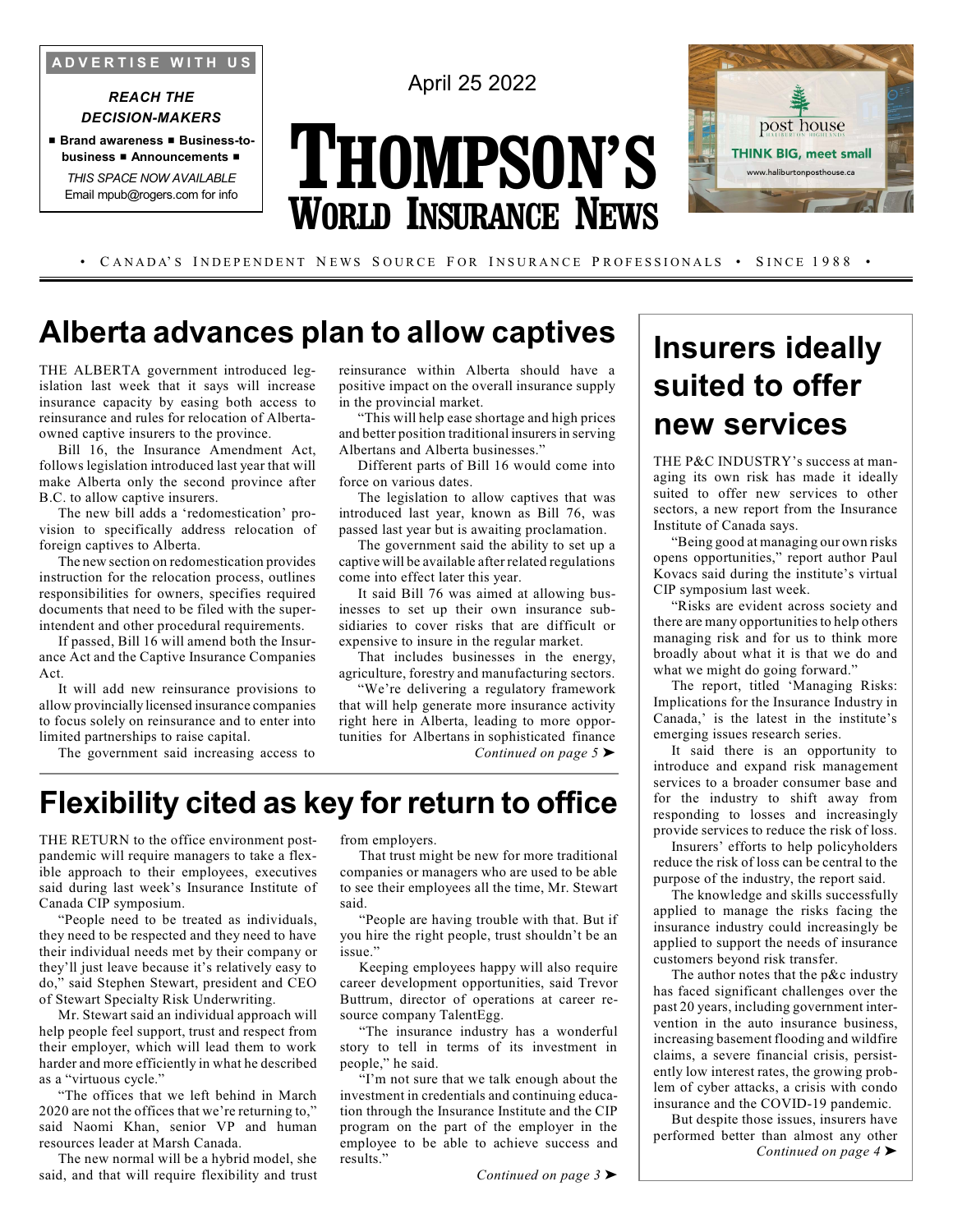### **CEOs in Canada are relatively optimistic**

NEARLY 80% of Canadian CEOs believe global economic growth will improve in the next 12 months, according to professional services firm PwC.

The optimism comes amid significant concern about like cyber security and macroeconomic volatility, PwC found in Canadian executive input for its *25th CEO Survey*, which was released earlier this year.

The optimism could be because CEOs were focusing on their near-term prospects, which arguably looked good when the focus was on pre-February 2022 economic signals and the continued reopening of the economy.

However, volatile macroeconomic and geopolitical conditions mean CEOs must realign their priorities, PwC warned.

When asked about the impacts of climate change in the next 12 months, 51% of Canadian CEOs said it could inhibit their ability to sell products and services.

And organizations that are leading the way by making carbon-neutral or net-zero commitments are acting at least in part in response to this recognition: 62% said meeting customer expectations was an extremely or very influential factor behind their organization's carbonneutral or net-zero goal.

Attracting and retaining employees was also an extremely or very influential factor for 59% of Canadian CEOs, compared to 48% for global CEOs in the survey.

And PwC said that the fact that cyber security has ranked as a top threat for five years in a row shows how challenging this issue remains for organizations.

#### **Canadiansdrivingless due to high gas prices**

CANADIANS are driving less often and for shorter distances because of rising gas prices, the results of a new survey show.

However, most drivers are not notifying their insurer to inform them of changes to the amount that they drive, according to the survey, which was conducted by Leger on behalf of Ratesdotca and BNN Bloomberg.

When survey respondents were asked whether they notified their insurance provider about an adjustment in driving behaviour, most said no. The main reason was that they didn't think their change would impact their premium — 41% of respondents gave this answer. Another 39% said a flat "no." Only 17% of drivers report telling their insurance provider that they adjusted how much they drive.

More than half of those surveyed said that they are driving less due to the recent rise in gas prices, while 15% said they plan to adjust how much they drive in the future.

# **Cyber hygiene now crucial for cover**

THE UNPROFITABLE cyber insurance market in Canada cannot be fixed simply by raising premiums, a market expert warned last week.

"Rate alone is not going to solve the problem," said Greg Markell, president and CEO of Toronto-based MGA Ridge Canada Cyber Solutions said at the Insurance Institute of Canada's virtual CIP symposium.

There has been a significant hardening in cyber rate in the last 12 months, he said during a session titled 'resetting cyber risk'

But he noted that has not solved the profitability problem.

Improving cyber hygiene among policyholders will be one key strategy required to improve the market, said Neil Jardine, global cyber risk intelligence and claims director at Boxx Insurance, another MGA based in Toronto.

"Underwriting has shifted a lot in the last few years," he said.

"I think that people are looking at cyber hygiene and what the exposures of companies are and putting a lot more controls on them.'

For cyber to become a profitable line in Canada, policyholders will need to make

cyber security an internal priority and not just expect that they can transfer all of the risk to their insurer, Mr. Jardine said.

He also noted that one challenge in achieving good cyber hygiene is a talent shortage in the IT field.

There are as many as two million IT jobs unfilled right now, he said, and that means there are not enough people monitoring and patching systems.

That growing talent gap can also be seen on the underwriting side, Mr. Markell said, with only about 15 companies in Canada underwriting stand-alone cyber policies over \$1m.

And only a few of those companies could sustain more than two limit losses, he noted, which means that only about four or five insurers can write cyber profitably over the foreseeable future.

However, Mr. Markell said, there is room for optimism about the line with reinsurers having committed to long-term investments in the industry.

International investment in the Canadian market will be driven not by increased rates, he said, but by improved controls including limits, retentions and coverage.

### **IBC continues to advocate for adaptation**

CANADA's p&c industry has been consistent with a commitment to put adaptation on equal footing with mitigation and will continue to do so, the CEO of the Insurance Bureau of Canada said.

At the IBC's annual meeting last week, Don Forgeron said the insurance industry is well represented on a federal task force on flood insurance and relocation and will continue to work on the development of a national program.

"I don't think it's out of bounds by any stretch to suggest that IBC has become perhaps the single most active and effective advocate for better climate adaptation in Canada," he said.

A national adaptation strategy was adopted by the federal government in 2020 and a plan to develop a national flood insurance program was announced last month (*Thompson's*, March 21).

Mr. Forgeron said the bureau is also focusing on how inflation will affect claims costs over the next year.

"If we look at loss ratios in the second half of 2021, the combination of record inflation, labour shortages and global supply chain disruptions led to muted underwriting results," he said.

"As life returns to normal, we expect this will persist in 2022."

Auto insurance will also continue to be a key issue for the IBC, which will push for further regulatory reforms in Ontario, Alberta and Atlantic Canada over the next year.

Mr. Forgeron said that on the commercial insurance side, the bureau is awaiting analysis from professional services firm Deloitte to get a better sense of where the market cycle stands.

He said the IBC will use the report to help build its commercial insurance strategy and support business owners.

The IBC is Canada's trade association representing private p&c insurers and reinsurers.

#### **New HR needs emerge**

➤ *Continued from front page*

Mr. Buttrum said employees need to believe that their employers care about their career success and that they can grow within their companies.

He said an individual approach is key in this area because every employee's career trajectory will look different.

"The days of one-size-fits-all HR are incredibly limited," he said.

"We need to consider the whole employee and the operational needs of the team that they're on and ways that we might be able to create an environment where they can thrive."